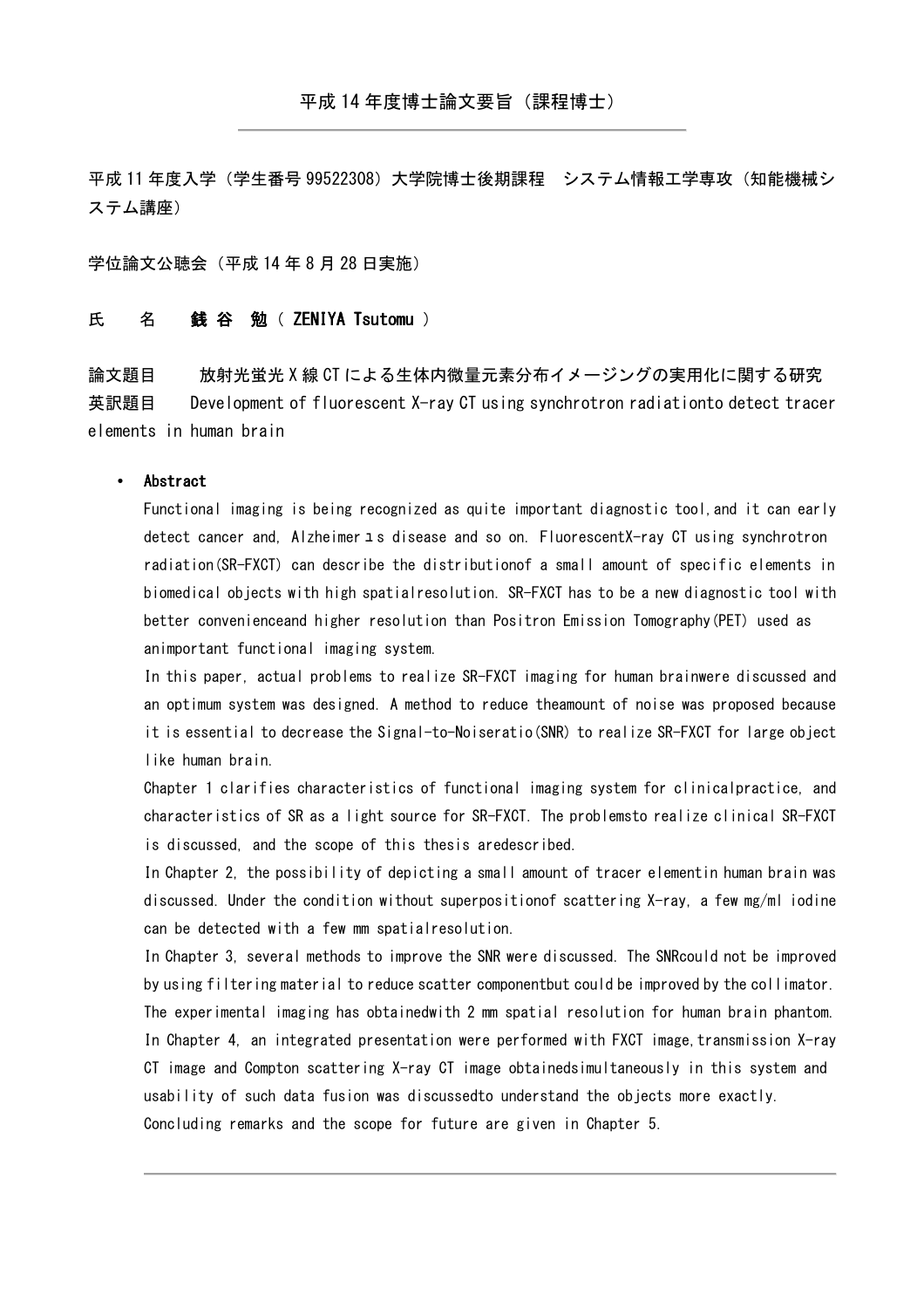## 論文内容要旨(和文)

生体内の特定物質の分布を知ることによって、生理的機能が評価でき、病変の早期発見も可能となる。 このとき、放射光 X 線の生体への照射によって励起される蛍光 X 線を観測すると、生体内の微量な特 定物質の分布を高空間分解能で画像化することができる。この手法は、臨床の場で使用されている機 能情報イメージング装置 PET よりも簡便で高分解能な新しい画像診断法となり得る。

 本論文では、ヒトの頭部程度の大きさの撮像対象に対して、放射光撮像の実用的なシステムを実現 するための課題を解決し、最適なシステムを設計する。撮像対象が大きいと、入射 X 線および蛍光 X 線の吸収が大きい。このとき、散乱線が大量に発生するため、小さな被射体に比べて S/N 比が低くな る。そこで、大きな被射体に対して有効な雑音低減法を考え、S/N 比良く蛍光 X 線を捉えられるシス テムを設計し、これを評価した。さらに、この手法で同時に観測できる蛍光 X 線 CT 画像と透過 X 線 またはコンプトン散乱 X 線 CT 画像という異種情報の統合表示を試み、対象の理解を深める診断支援 システムとしての実用性について論じる。

本論文の構成は以下のとおりである。

第一章では、まず、臨床の場で用いられている画像診断法の中での機能イメージングの位置づけおよ び有用性について整理し、放射光の特性を述べ、放射光イメージングの現状の概略を紹介する。ここ で、蛍光 X 線 CT の光源に放射光を用いることの意義について述べ、放射光蛍光 X 線 CT システムにつ いて、これまで明らかにされている点および残された課題を明確にし、本論文の目的について述べる。

第二章では、放射光蛍光 X 線 CT によって、ヒトの頭部程度大きさの撮像対象に対する微量物質分解 能および撮像システム構成の各パラメータの関係について論じる。被射体の X 線吸収の影響のみを考 慮した理論計算では、直径 200mm 程度の大きさの被射体内に分布する数 mg/ml のヨウ素を、数 mm の 空間分解能で描出可能であった。また、推定被曝線量は従来の X 線 CT の数分の1程度であった。し たがって、雑音となる散乱線の混入が無ければ頭部撮像の実現が可能であり、雑音低減が本システム 実現の最大の課題となる。

第三章では、大きな被射体に対しての大幅な S/N 比の改善を目指し、散乱線混入を低減する手法を検 討した。X 線フィルタを用いる手法とピンホールコリメータを用いる手法を取り上げた。

X 線フィルタを用いる手法では、フィルタに最適な元素を選択し、それを使用したときの効果につい て実験的に検討し、セシウムやバリウムがヨウ素検出には最適であることが分かった。しかし、大量 の散乱線がフィルタに使用した元素を励起してしまい、フィルタからの蛍光 X 線が大量に検出器に混 入したため、微量元素を検出できるほどの改善にはならなかった。

ピンホールコリメータを用いる手法では、数 mm 角の穴を通しての検出をポイントスキャン方式によ って行い、蛍光発光物質の分布像を得る。このとき、被射体全体の情報を必ずしも必要としないため、 撮像領域の選択が容易となり、用途に応じた撮像が実現できて、大きな対象の撮像を可能とする。ま た、放射光の偏向特性を利用した散乱線低減手法ともなっている。実際、核医学検査で使用される脳 ファントムを撮像し、2mm の空間分解能で、微量なヨウ素の分布像を得ることができた。また、本撮 像対象に最適なコリメータの形状について論じ、さらには、定量性を確保するための X 線の吸収補正、 臨床上要求される短時間での撮像の可能性についても論じている。